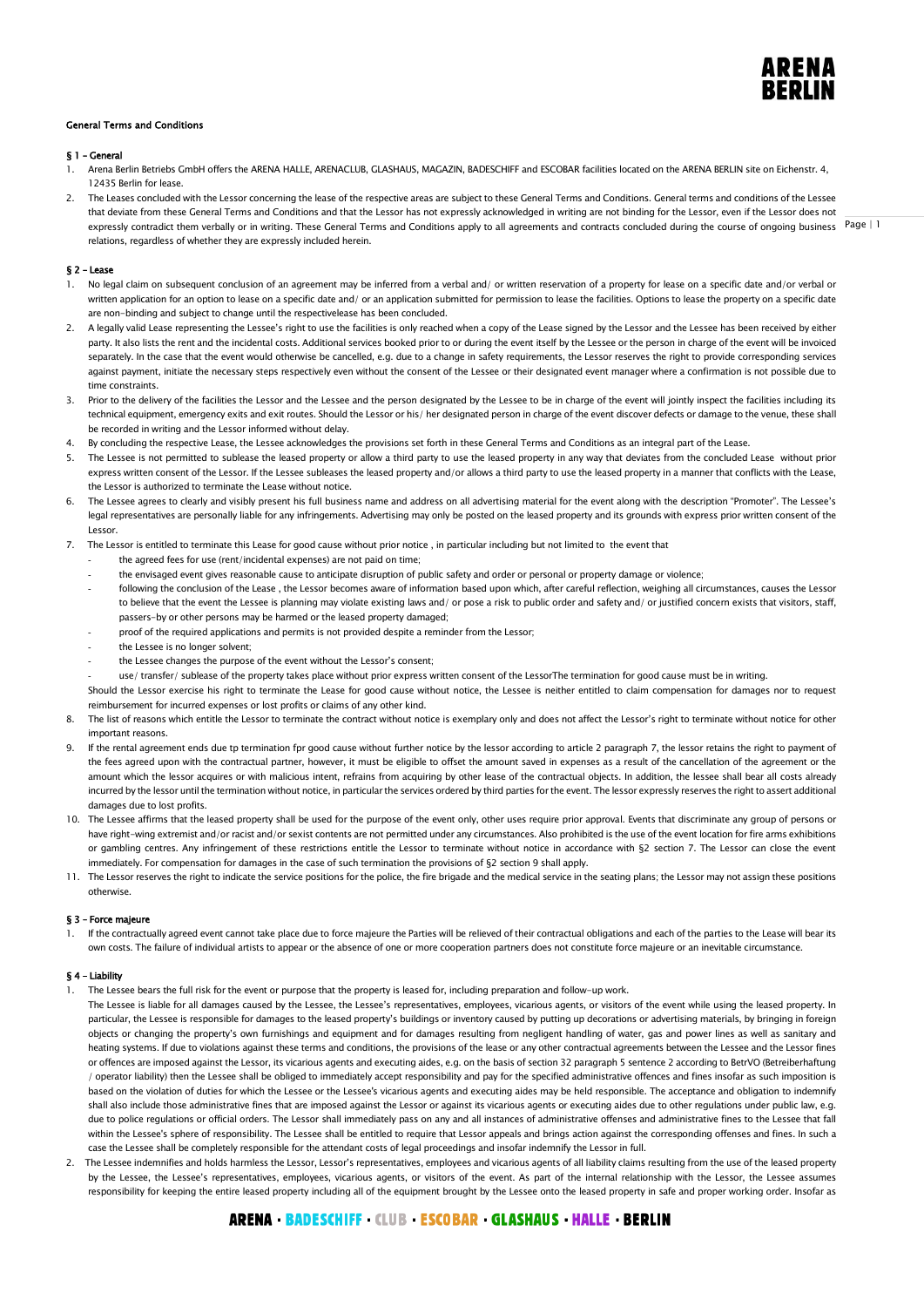

security service has been hired in accordance with § 5.18 of the General Terms and Conditions, the security service will assume partial responsibility for the obligation to maintain safety. The Lessee indemnifies and holds harmless the Lessor and the Lessor's representatives, employees and vicarious agents of all claims made by third parties due to a breach of this obligation to maintain safety. The Lessor is only liable for breaches of this obligation to maintain safety to the extent that the condition of the leased property before it was transferred to the Lessee may be suspected as the cause for the breach. The Lessor is not liable for equipment failure resulting from operational disturbances or other events that may hinder or otherwise negatively impact the event.

- 3. The Lessee is liable for all personal and property damages, in particular those caused by the Lessee, the Promoter of the event held on the property, the Lessee's representatives, employees and vicarious agents, or visitors of the event or other third parties associated with the event and indemnifies and holds harmless the Lessor, the Lessor's representatives, employees and vicarious agents from all claims for damages that may be made in conjunction with the event.
- 4. The Lessee is obliged to acquire adequate insurance coverage for personal and property damage, which he must present to the Lessor without being solicited to do so. If, on Page | 2 request, proof is not submitted by three days before the event, the Lessor is authorized to conclude an insurance policy in the Lessee's name and at the Lessee's expense.
- 5. The Lessor does not assume any liability for property brought to or stored on the leased property by the Lessee, the Lessee's representatives, employes, vicarious agents, contract partners, visitors of the event or any other third party.
- 6. No contract of bailment is entered into by the parties. The Lessee is responsible for storing and safeguarding the leased property. The Lessor is thus indemnified and held harmless of any claims for compensation made by third parties.
- 7. The Lessor is only liable for equipment failure or operational disturbances or other events that negatively impact the event held on the property in cases of intent or gross negligence.
- 8. The aforementioned liability exclusions and restrictions shall not apply to injury to life, body or health.

## § 5 – Terms and purpose of the Lease

- The Lessor only provides the Lessee the leased property for the contractually agreed purpose. The Lease refers exclusively to the leased property outlined in the Lease. The Lessee is authorized to bring any equipment required to fulfill the purpose of the contract and agrees to remove all of his own property brought onto the premises when the term of lease expires at its own expense. When the term of lease expires, the Lessee is obliged to return the leased property transferred to him free of damages. Any damages determined to be caused by the Lessee or the Lessee's representatives, employees, vicarious agents, or visitors of the event will be repaired by the Lessor at the Lessee's expense.
- 2. The Lessee agrees to use the leased property only for its officially approved purpose in line with applicable laws and regulations. The use of the leased property must not result in any unreasonable nuisance for the owners or parties authorized to use the neighboring properties. The Lessee must comply with the applicable regulations on noise emissions and the associated emissions guidelines.
- 3. The Lessee is responsible for ensuring that no damages or remaining materials are left behind following the event. Repairs and improvements will be carried out at the Lessee's expense.
- 4. The Lessee is responsible for running the event held on the property in an orderly, trouble-free manner. He is also responsible for meeting all required safety measures and ensuring that all of the regulatory authority and assembly requirements are met in their currently applicable versions. The Lessee is obliged to pay the cost for the medical and security professionals required for the number of visitors present at the event.
- 5. Decorations, advertisements and other constructions and installations must meet fire safety standards and, if required, building safety laws. They may only be brought onto the leased property with prior written consent of the Lessor. Nails, screws, rivets, staples, grommets, etc. for decorations must not be hammered or screwed into the floors, walls, ceilings or other furnishings. Hammering screws, nails or staples into the stage platforms is strictly prohibited (tape and other adhesive materials must be completely removed after use). The use of Gaffa/duct tape on the inside walls of the leased property is strictly prohibited. Stairs, hallways, emergency exits, emergency lighting, fire extinguishers and fire alarms must not be tampered with or removed. The exits must remain open during the event. Ground-level installation of cables or similar equipment through escape routes is strictly prohibited. Escape routes and access to fire extinguishers and fire alarms must be kept open and must not be removed, closed or tampered with in any way.
- 6. The Lessee is not entitled to take part in any decisions regarding to whom and for what purpose neighboring areas that are not part of the leased propertyare used at the same time as the Lessee's own event, including but not limited to how and when these areas and premises are prepared for other events. Access to these areas must be possible at all times (delivery and visitor traffic). The Lessee also has no claims to reductions or discounts to the agreed rent in the event that, after reaching a respective agreement, parts of the backstage or open areas are simultaneously used by third parties. The Lessee cannot claim any rights or objections in the event that other, including similar or identical events, take place simultaneously to the Lessee's event insofar as these do not impact his event in an unreasonably negative way.
- The leased property will be opened and available for use by the public two hours before the event begins, provided no other arrangements are expressly specified in the Lease. The Lessee must provide the Lessor with binding notification of the opening time at least 48 hours before the event begins. The duration of the event is the period between the opening time and the time the leased property closes. The Lessee must ensure that the event ends at the time designated in the Lease and that the leased property is cleared. If the Lessee does not file any written complaints two hours before the event begins at the latest, the leased property and furnishings transferred for use are considered to be accepted in good condition.
- 8. The Lessor retains the right to access all leased areas at all times.
- 9. To the extent necessary, the Lessor's entire staff and all of the Lessor's representatives, employees and vicarious agents must always have access to the leased property. They must not be hindered in carrying out their required duties. All instructions provided by individuals hired by the Lessor must be followed.
- 10. The Lessee agrees to adhere to all building and official safety regulations as well as all applicable safety regulations in the leased properties. No suspended objects of any kind may be installed or flown (cross beams, PAs, etc.) without first consulting with the technical manager. Plans for all suspended objects including an exact description of the locations and weights must be presented to the Lessor four weeks before setup commences at the latest in order to ensure timely static acceptance testing.
- 11. The Lessor's technical equipment may only be operated by persons employed by or third parties hired by the Lessor. The Lessor assumes no liability for technical difficulties except in the event of intent or gross negligence on the part of the Lessor.
- 12. The Lessee is obliged to submit three copies of distribution plans for the construction of an exhibit in a timely manner, six weeks prior to the event at the latest. These plans must clearly show the hallways and their dimensions along with the partitions and exits. The doors, emergency exits, rescue and escape routes must not be obstructed or blocked in any way. Only flame retardant material may be used to construct the stands.
- 13. The Lessor may demand that the Lessee submit drafts of advertisements, posters and flyers for the event and prohibit the publication and/or distribution of these items if the Lessor has concerns that the design of the advertising material may damage the Lessor's reputation or the brand and/or copyright of a third party.
- 14. The preparation kitchen (catering area) backstage must receive a basic cleaning by the Lessee following the event. In particular the stove and refrigerators must be left clean and in proper working order. The Lessor may arrange to have the catering area and appliances cleaned at the Lessee's expense if the area is not left clean and in proper working order.
- 15. Emptying waste-holding tanks, performing oil changes or washing vehicles of any kind in the parking areas and open spaces is expressly prohibited. The Lessee is responsible for ensuring that these rules are adhered to. In cases of infringement, the Lessee will cover any damages and/or costs incurred by the Lessor.
- 16. The Lessee is responsible for meeting the following obligations at his own expense:
	- a) Obtaining official permits of all types.
		- b) Complying with all applicable laws, including copyright laws with regard to music, text, image and other rights for the work used in the event. Paying all associated fees (including, but not limited to Gema fees).
		- c) Observing all applicable law aiming at the protection of minors, and obtaining the required exception permits, and, if necessary, verifying proper accompaniment for individuals under 18 years of age.
- d) Adhering to and enforcing the legally prescribed BAN ON SMOKING within the event venue and/or on the property, as applicable.
- 17. The Lessee requires express prior written consent from the Lessor for the following activities:
	- a) Use of pyrotechnics;
	- b) Commercial film, radio, television and tape recordings.
- 18. The Lessee is obliged to submit all information related to the event to the Lessor four weeks prior to the event date at the latest in order to ensure smooth preparation and operation. If the Lessee fails to meet this obligation and the Lessor is therefore no longer able to provide the required technical equipment and staff or no longer able to provide